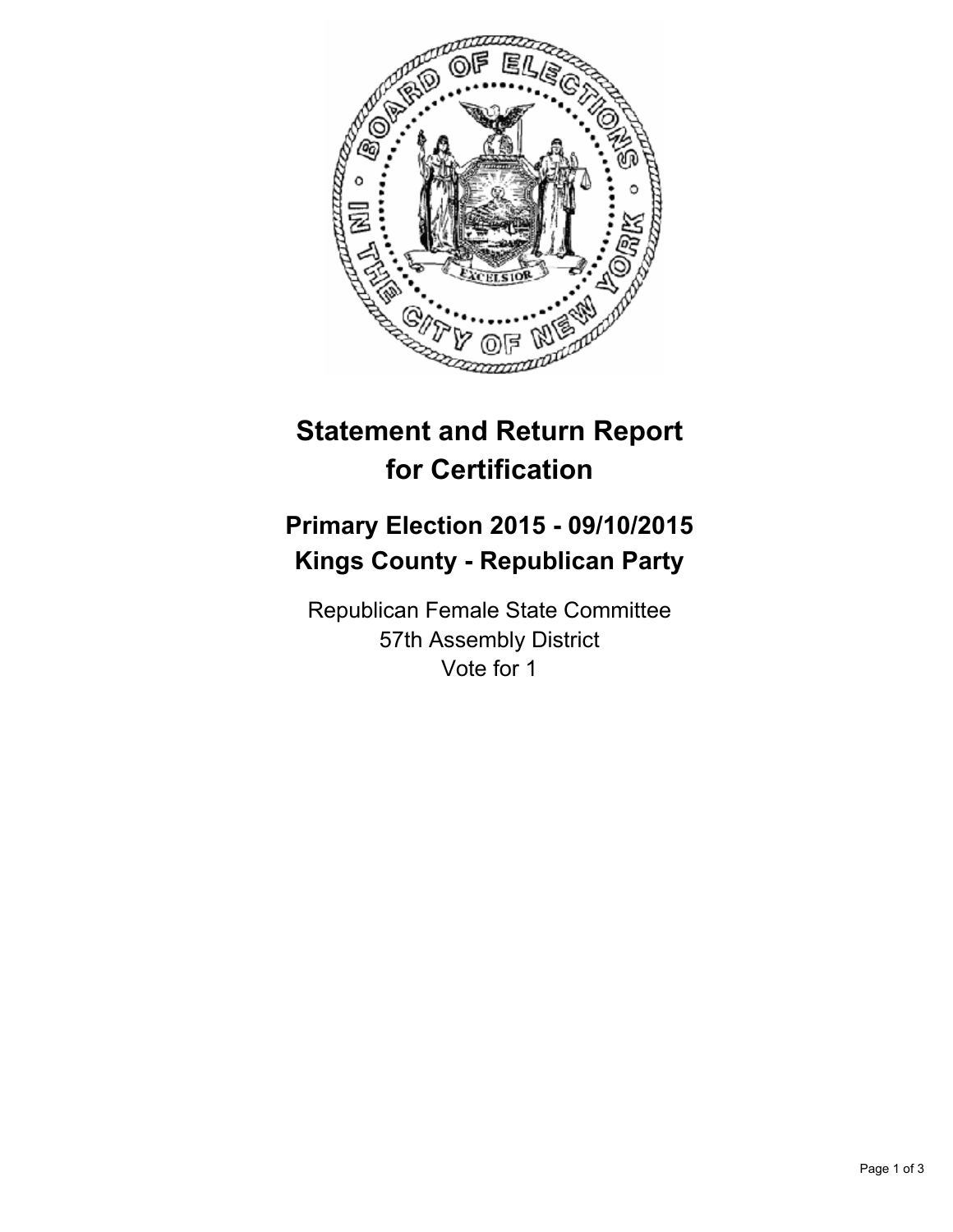

## **Assembly District 57**

| <b>PUBLIC COUNTER</b>                                    | 57             |
|----------------------------------------------------------|----------------|
| ABSENTEE/MILITARY                                        | 5              |
| <b>AFFIDAVIT</b>                                         | 0              |
| <b>Total Ballots</b>                                     | 62             |
| Less - Inapplicable Federal/Special Presidential Ballots | $\Omega$       |
| <b>Total Applicable Ballots</b>                          | 62             |
| <b>MARILYN MILLER</b>                                    | 12             |
| LOIS C. VOYTICKY                                         | 47             |
| UNATTRIBUTABLE WRITE-IN (WRITE-IN)                       |                |
| <b>Total Votes</b>                                       | 60             |
| Unrecorded                                               | $\overline{2}$ |